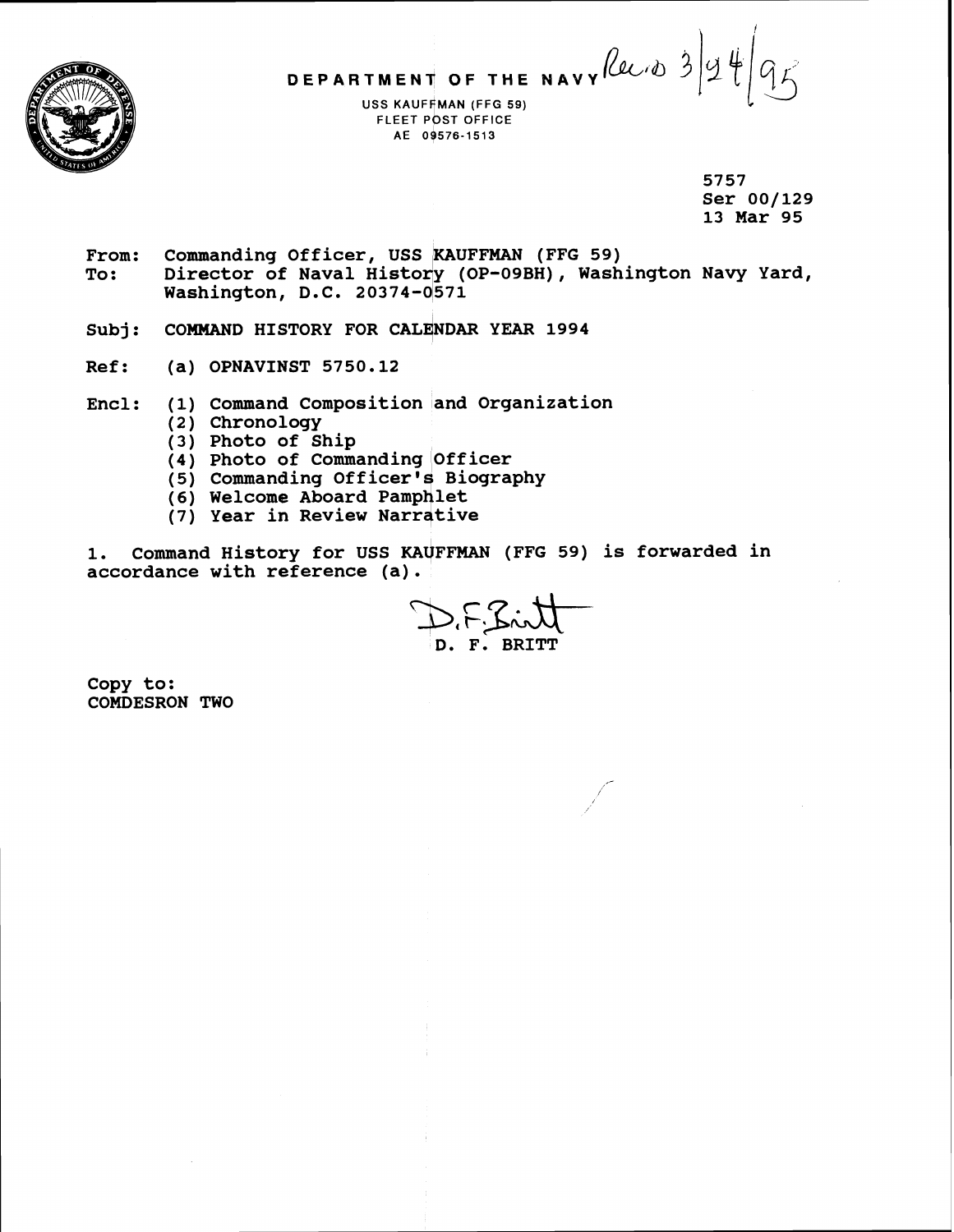## **COMMAND COMPOSITION AND ORGANIZATION**

### **MISSION:**

The mission of the FFG-7 Class ship is to provide local area protection to underway replenishment groups, amphibious groups **and other military shipping against subsurface, air and surface threats, as well as anti-adr warfare (AAW), anti-surface warfare**  (ASUW) and anti-submarine warfare (ASW) self defense. FFG-7 **class ships can also contribute to Carrier Battle Group (CVBG)**  operations and defense. The addition of the SQQ-89 system to **Flight Four FFG-7 Class ships, like the KAUFFMAN, gives the ship**  a state of the art advantage to be used against the subsurface **threat.** 

#### ORGANIZATIONAL STRUCTURE:

| Immediate Senior In Command:   | Commander, Destroyer Squadron Six (APR 87 - JAN 94)<br>Commander, Destroyer Squadron Two (JAN 94 - Present) |
|--------------------------------|-------------------------------------------------------------------------------------------------------------|
|                                | Commanding Officer: CDR James F. Deppe, USN (JAN 94 - SEP 94)<br>CDR David F. Britt, USN (SEP 94 - Present) |
| Home Port:                     | Newport, Rhode Island (APR 87 - MAR 94)<br>Norfolk, Virginia (MAR 94 - Present)                             |
| Executive Officer:             | LCDR Kevin P. Denham, USN                                                                                   |
| Chief Engineer:                | , USN (JAN 93 - DEC 93)<br>LT<br>USN (DEC 93 - Present)<br>LT                                               |
| Combat Systems Officer:        | USN (FEB 93 - JUN 94)<br>LT.<br>, USN (JUN 94 - Present)<br>LT                                              |
| Operations Officer: LT         | , USN (JUL 93 - NOV 94)<br>USN (NOV 94 - Present)<br>LT                                                     |
| Support Officer:               | , USN (SEP 93 - Present)<br>LT                                                                              |
| Navigation Officer: LT(jg)     | $(AUG 93 - JUL 94)$<br>$(UUL$ 94 - Present)<br>CWO <sub>2</sub>                                             |
| Combat Information Officer: LT | $(JUL 93 - JUN 94)$<br>$(JUN 94 - Present)$<br>LT                                                           |
| Communications Officer: LT(jg) | $(DEC 91 - MAR 94)$<br>$(AUG 94 - Present)$<br><b>ENS</b>                                                   |
| <b>First Lieutenant:</b>       | $(FEB 91 - Present)$<br>LT(jg)                                                                              |
| Main Propulsion Asst.:         | $(JUN 93 - MAY 94)$<br>LT                                                                                   |

 $\lambda$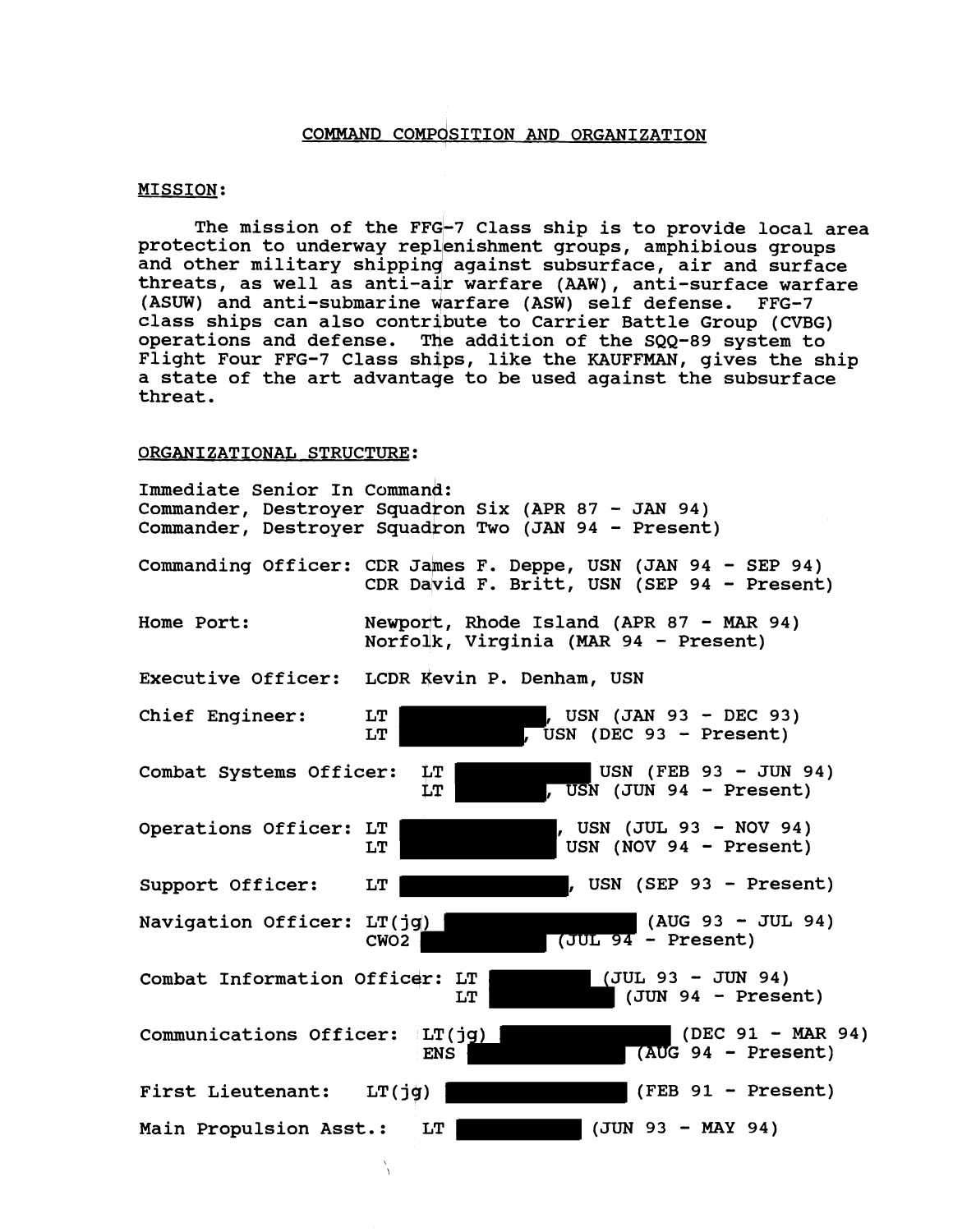

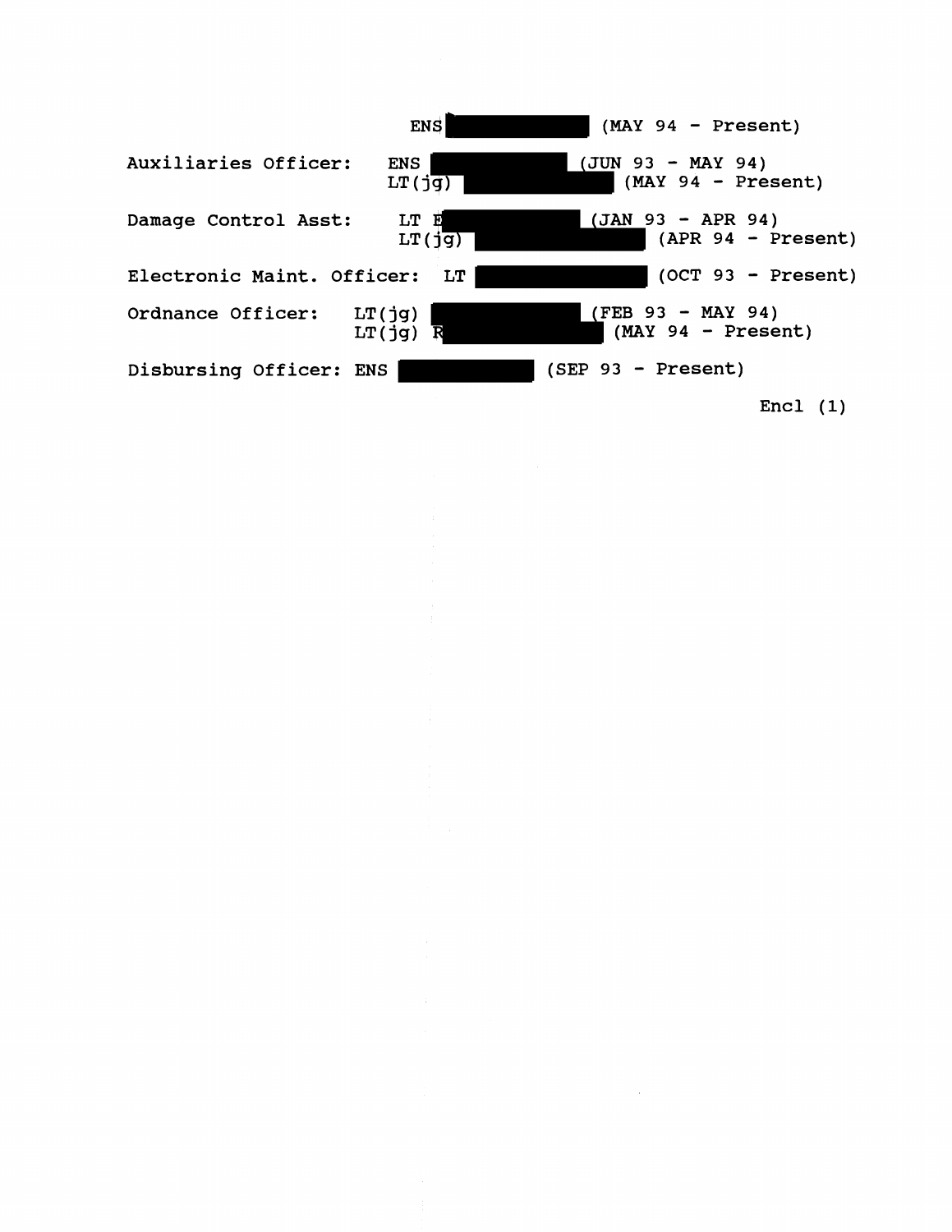# **USS KAU[FFMAN (FFG 59)**  COMMAND **HISTORY** ' **1994 MAN (FFG)<br>D HISTORY<br>1994**<br>WPORT, RI<br>ESERVE AVAIL

|  |  | $01$ JAN $-$ 14 FEB:               | IN PORT NEWPORT, RI                           |
|--|--|------------------------------------|-----------------------------------------------|
|  |  | 15 $FEB - 15$ APR:                 | SELECTED RESERVE AVAILABILITY NEWPORT, RI     |
|  |  | 19 APR - 20 APR:                   | AMMUNITION ONLOAD, EARLE, NJ                  |
|  |  | $20$ APR - 29 APR:                 |                                               |
|  |  |                                    | IN PORT NEWPORT, RI                           |
|  |  |                                    | CART II                                       |
|  |  | 29 APR - 10 MAY:                   | UPKEEP NEWPORT, RI                            |
|  |  | $10$ MAR - 11 MAY:                 | EMBARK HSL 42 DET TWO                         |
|  |  | 11 MAY - 13 MAY:                   | ENROUTE TO HAITIAN OPAREA                     |
|  |  | 13 MAY - 03 JUN:                   | MARITIME INTERCEPT OPERATIONS, HAITIAN OPAREA |
|  |  |                                    | 21 BOARDINGS COMPLETED                        |
|  |  |                                    |                                               |
|  |  | 03 JUN - 06 JUN:                   | ENROUTE, NORFOLK, VA;                         |
|  |  |                                    | HOMEPORT SHIFT TO NORFOLK, VA                 |
|  |  | 06 JUN - 14 JUN:                   | IN PORT NAVSTA NORFOLK, VA                    |
|  |  | 14 JUN - 17 JUN:                   | CORTRAMID, UNDERWAY VACAPES OPAREA            |
|  |  | $20$ JUN - 24 JUN:                 | UNDERWAY VACAPES OPEARA, ETG ONBOARD          |
|  |  |                                    |                                               |
|  |  |                                    | TSTA II                                       |
|  |  | 24 JUN - 28 JUN:                   | IN PORT NAVSTA NORFOLK, VA                    |
|  |  | 28 JUN - 01 JUL:                   | ENROUTE HAITIAN OPAREA                        |
|  |  | $01$ JUL - 03 JUL:                 | UNDERWAY HAITIAN OPAREA, IN SUPPORT OF        |
|  |  |                                    | OPERATION SUPPORT DEMOCRACY.                  |
|  |  |                                    | TRANSFER THREE U.S. ARMY KIOWA WARRIOR        |
|  |  |                                    |                                               |
|  |  |                                    | HELICOPTERS ONBOARD                           |
|  |  | 05 JUL - 06 JUL:                   | RESCUED 787 HAITIAN MIGRANTS                  |
|  |  | $07$ JUL - $08$ JUL:               | IN PORT GUANTANAMO BAY, CUBA TO TRANSFER      |
|  |  |                                    | 787 HAITIAN MIGRANTS                          |
|  |  | 08 JUL - 20 JUL:                   | UNDERWAY HAITIAN OPAREA                       |
|  |  | $20$ JUL - $21$ JUL:               | TOW MOTOR VESSEL VALERIE I FROM SOUTH COAST   |
|  |  |                                    |                                               |
|  |  |                                    | OF HAITI TO GUANTANAMO BAY, CUBA              |
|  |  | 21 JUL - 01 AUG:                   | UNDERWAY HAITIAN OPAREA                       |
|  |  | 01 AUG - 04 AUG:                   | ENROUTE NORFOLK, VA                           |
|  |  | 04 AUG - 22 AUG:                   | IN PORT NAVSTA NORFOLK, VA                    |
|  |  | $22 \text{ AUG} - 26 \text{ AUG}:$ | UNDERWAY VACAPES OPAREA, ETG ONBOARD          |
|  |  | 26 AUG - 30 AUG:                   | IN PORT NAVSTA NORFOLK, VA                    |
|  |  |                                    |                                               |
|  |  | 30 AUG - 02 SEP:                   | UNDERWAY VACAPES OPAREA, CSTG ONBOARD         |
|  |  |                                    | TSTA III                                      |
|  |  | 07 SEP - 09 SEP:                   | CHANGE OF COMMAND AT NAUTICUS, NORFOLK, VA    |
|  |  |                                    | CDR BRITT RELIEVES CDR DEPPE                  |
|  |  | 12 SEP - 16 SEP:                   | UNDERWAY VACAPES OPAREA, CSTG ONBOARD         |
|  |  | $16$ SEP - 19 SEP:                 | IN PORT NAVSTA NORFOLK, VA                    |
|  |  |                                    |                                               |
|  |  | 19 SEP - 23 SEP:                   | UNDERWAY VACAPES OPAREA, ETG ONBOARD          |
|  |  | $23$ SEP - 28 SEP:                 | IN PORT NAVSTA NORFOLK, VA                    |
|  |  |                                    | OPERATIONAL CHOP TO COMSECONDFLT              |
|  |  | 28 SEP - 29 SEP:                   | ENROUTE MOREHEAD CITY, NC                     |
|  |  | 29 SEP - 02 OCT:                   | IN PORT MOREHEAD CITY, NC FOR THE             |
|  |  |                                    |                                               |
|  |  |                                    | NORTH CAROLINA SEAFOOD FESTIVAL               |
|  |  | 03 OCT - 05 OCT:                   | ENROUTE NORFOLK, VA                           |
|  |  |                                    | CSA PREPS                                     |
|  |  |                                    |                                               |

 $\mathcal{L}^{\text{max}}_{\text{max}}$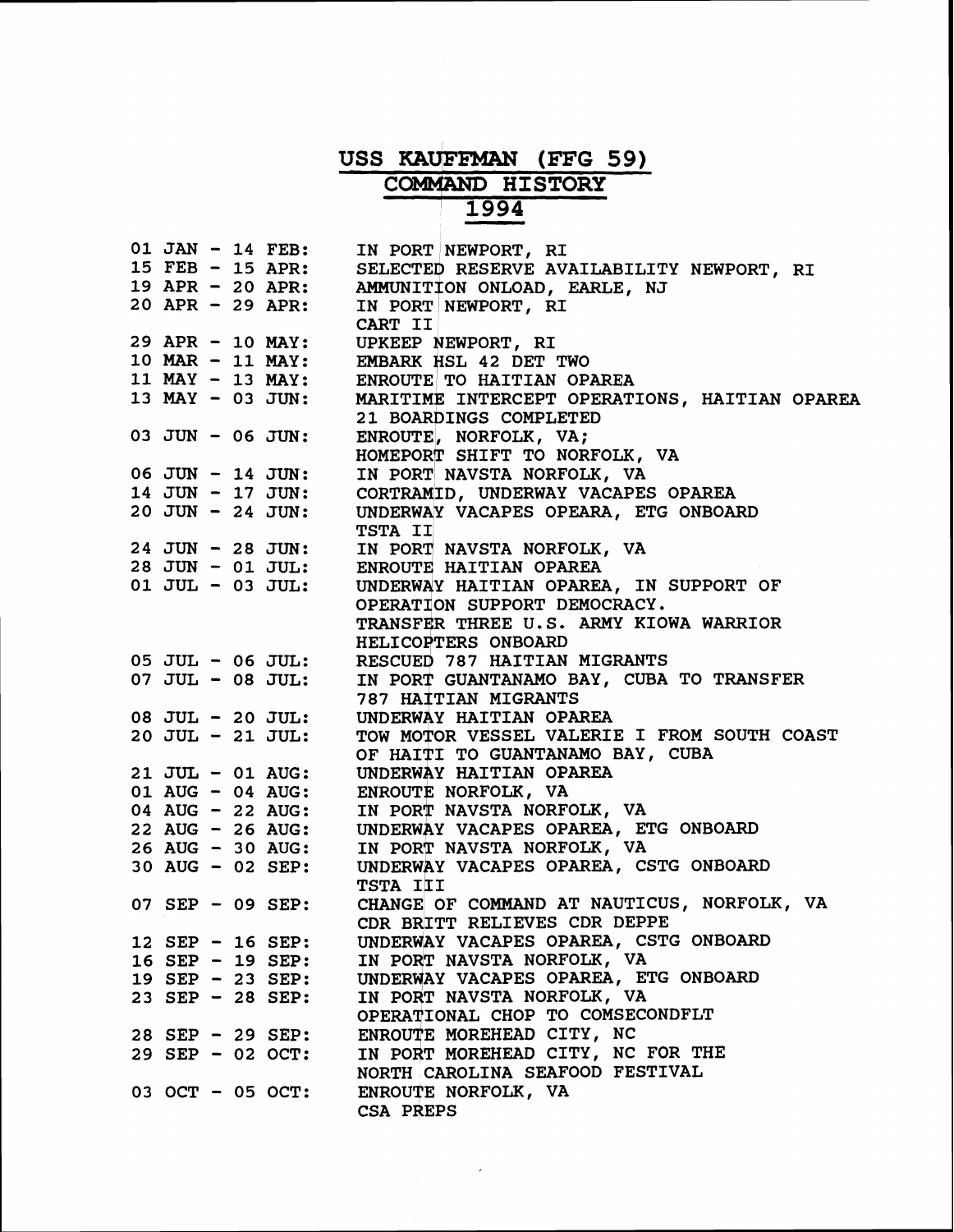|  |  | 05 OCT - 20 OCT:     | IN PORT NAVSTA NORFOLK, VA                   |
|--|--|----------------------|----------------------------------------------|
|  |  | 11 OCT $-$ 15 OCT:   | LMA                                          |
|  |  | $20$ OCT - 24 OCT:   | PIERSIDE NAUTICUS, NORFOLK, VA               |
|  |  | 24 OCT - 07 NOV:     | IN PORT NAVSTA NORFOLK, VA                   |
|  |  | $03$ NOV $-$ 04 NOV: | HARPOON CERTIFICATION                        |
|  |  | $07$ NOV $-23$ NOV:  | UNDERWAY IN COMPANY WITH THEODORE ROOSEVELT  |
|  |  |                      | BATTLE GROUP FOR COMPTUEX IN THE             |
|  |  |                      | PUERTO RICAN OPAREA                          |
|  |  | $23$ NOV $-26$ NOV:  | IN PORT ST JOHNS, USVI                       |
|  |  | $26$ NOV $-$ 05 DEC: | UNDERWAY FOR COMPTUEX                        |
|  |  | 05 DEC - 09 DEC:     | ENROUTE NORFOLK, VA, ETG ONBOARD             |
|  |  | 09 DEC - 31 DEC:     | IN PORT NAVSTA NORFOLK, VA                   |
|  |  |                      | 10 DEC - 18 DEC: CSRR/CSMCR/ASRR NORFOLK, VA |
|  |  |                      | 18 DEC - 31 DEC: OPPE PREPS, NORFOLK, VA     |
|  |  |                      |                                              |

 $\sim$   $\sim$ 

 $\sim 10$ 

Encl (2)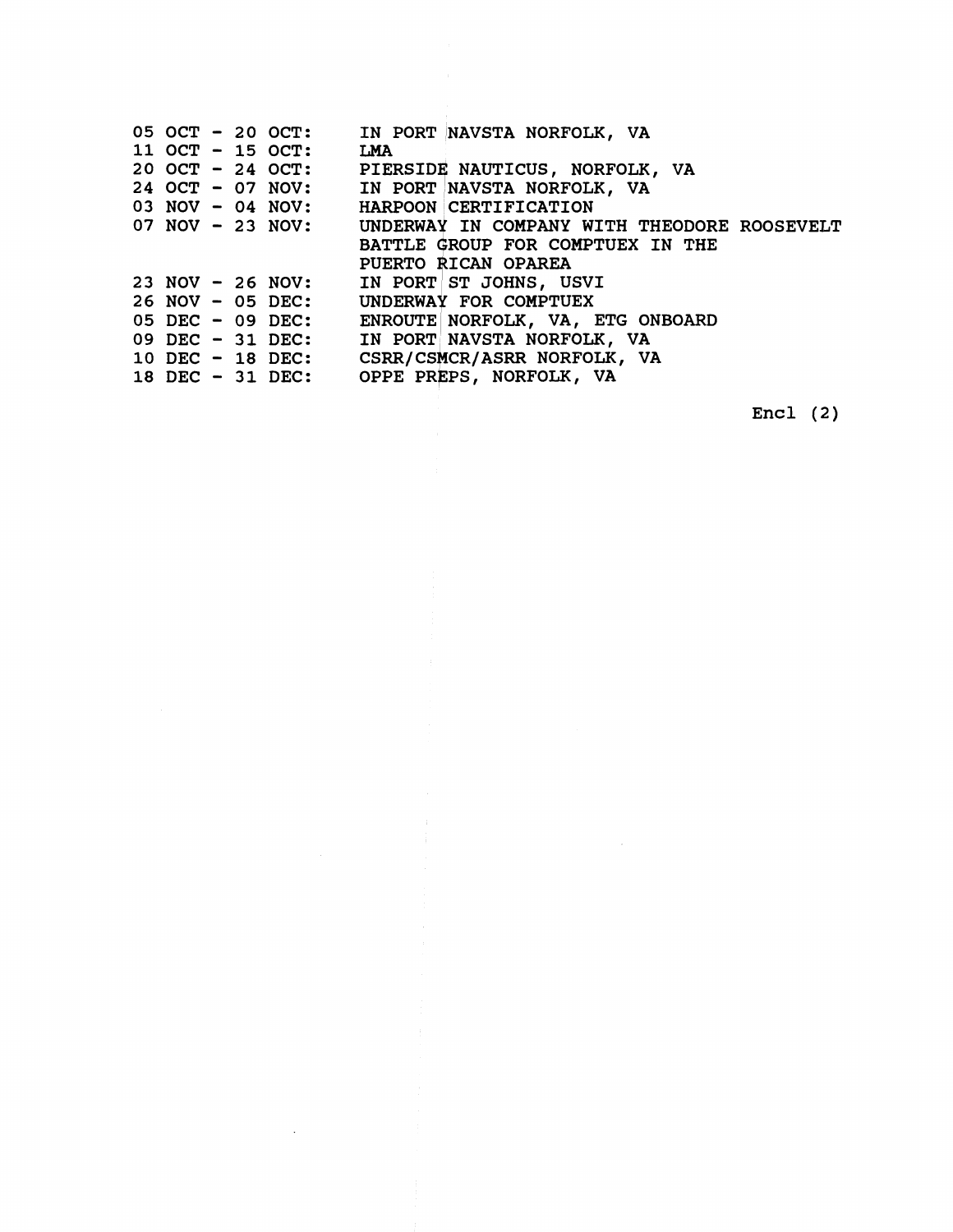# USS KAVFFMAN (FFG 59) <u>.<br>1993: A YEAR IN REVIEW</u>

USS KAUFFMAN (FFG 59) began 1994 pierside at the Naval Education and Training Center Newport Rhode Island, its homeport. The officers and crew of the KAUFFMAN were enjoying the holiday leave and upkeep after completing a six month deployment to the Mediterranean Sea with the THEODORE ROOSEVELT BATTLE GROUP and Counter Narcotic Operations in the Caribbean. February 15, 1994 marked the beginning of a \$elected Reserve Availability (SRA) which would last until mid April. KAUFFMAN made a trip to Earle, New Jersey, for ammunition for the upcoming exercises.

After an upkeep period in Newport, KAUFFMAN departed on 11 May, with HSL FOUR TWO DET TWO onboard, to the coast of Haiti to participate in the enforcement of United Nations sanctions against the military government holding power. KAUFFMAN was tasked with several Maritime Interception Operations (MIO), successfully boarding and inspecting twenty one vessels for contraband. While the shig was underway, the family members of the crew were preparing to move to Norfolk, Virginia, KAUFFMAN's new homeport. KAUFFMAN arrived to her new homeport, Naval Station Norfolk, on June 6, 1994.

Time in port was short. KAUFFMAN hosted a large number of midshipmen for CORTRAMID(Core Training for Midshipmen) and the engineering department was evaluated underway by an Engineering Training Group. One week later, 24 June, 1994, KAUFFMAN was called to return to Haiti in order to participate in OPERATION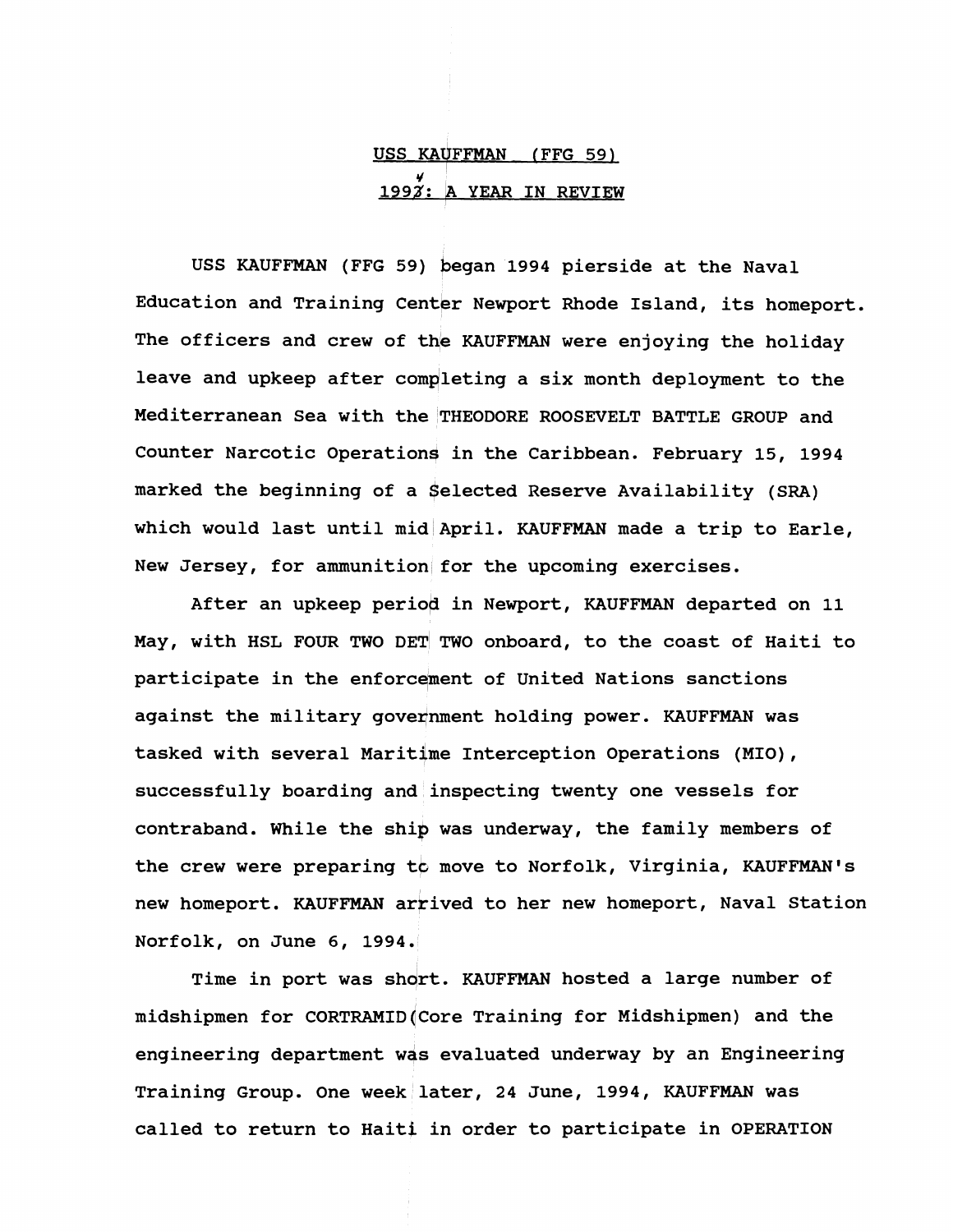SUPPORT DEMOCRACY. Enroute to the coast of Haiti, three United States Army KIOWA WARRIOR helicopters were embarked. On July 5, 1994, KAUFFMAN rescued migrant Haitians fleeing from their military government. Several hundred Haitians were adrift off the coast of Haiti in unseaworthy, makeshift rafts with little or no food or water and no proteqtion from the elements. By the end of July 6, 1994, 787 migrants were onboard KAUFFMAN. KAUFFMAN then proceeded to Naval Station Guantanamo Bay, Cuba to transfer the Haitians and return to duty near the Southern coast of Haiti.

While on station off Haiti on July 20, 1994, KAUFFMAN investigated a suspected U.N. sanctions violator, motor vessel VALERIE I, adrift without main propulsion. KAUFFMAN towed VALERIE I to Guantanamo Bay and returned to station. The following week, KAUFFMAN returned to homeport.

Back in Norfolk, KAUFFMAN continued to prepare for the next deployment in 1995. On September 9, 1994, pierside at Nauticus, a maritime museum located jn downtown Norfolk, Commander David F. Britt relieved Commander James F. Deppe and Commander Deppe was awarded his fourth Meritorious Service Medal and promoted to the rank of Captain.

KAUFFMAN again returned to her rigorous schedule of training team visits for both Engineering and Combat Systems. However, KAUFFMAN was fortunate enough to selected to conduct a port visit to Morehead City, North Carolina to represent the United States Navy at the North Carolina Seafood Festival September 29 to October 2, 1994. The officers and crew enjoyed the first liberty port since the last deployment by sampling the great food and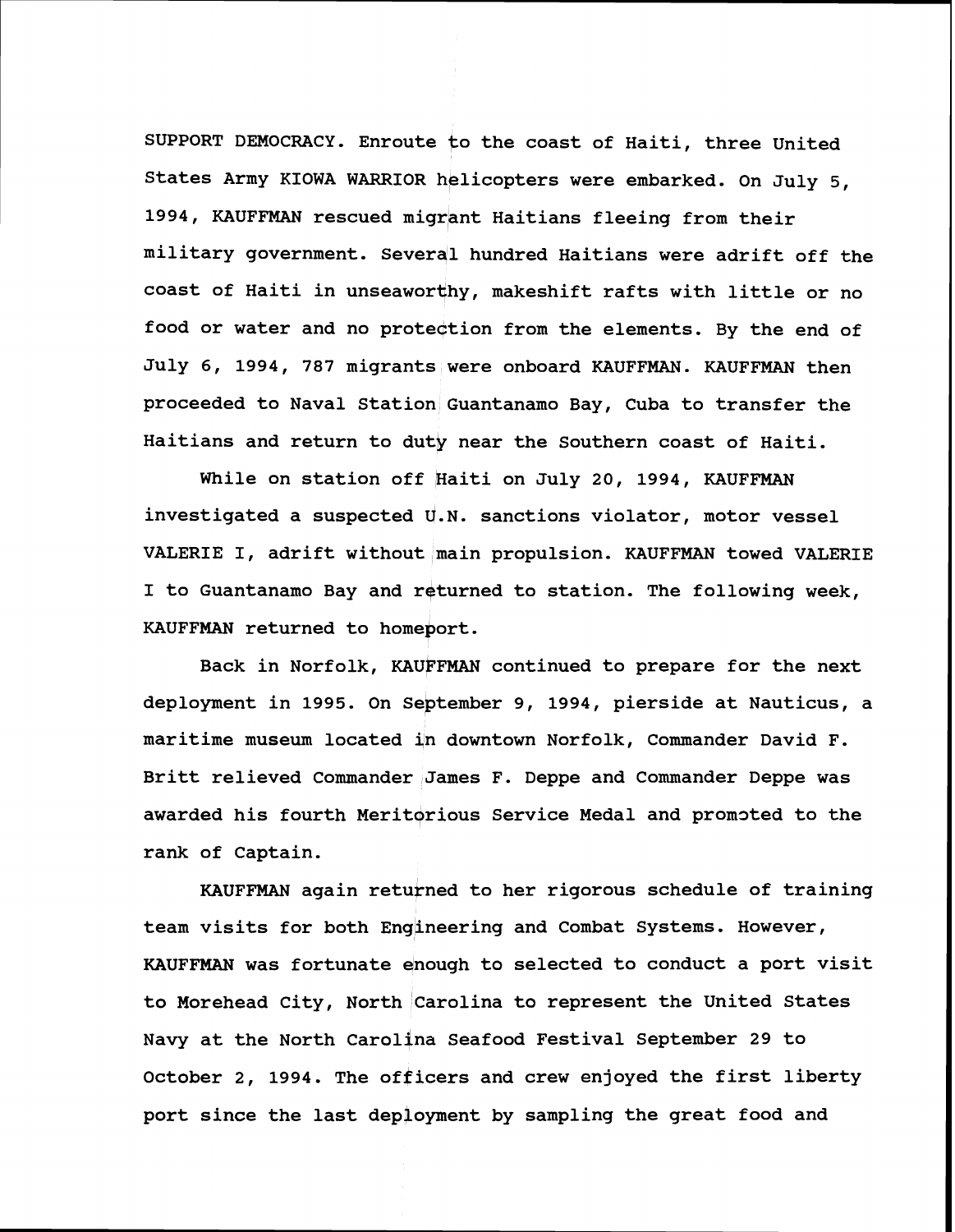savoring the warm weather. During their visit to North Carolina, KAUFFMAN's crew guided approximately 3000 people on tours of the ship.

Upon departure from North Carolina KAUFFMAN was focused on training and preparation for several upcoming examinations. The Engineering Department was preparing for the Operational Propulsion Plant Examinatioq (OPPE) scheduled for early January of 1995. KAUFFMAN successfully completed a Logistic Management Assessment in October and was able to certify the reliability the HARPOON anti-ship missile engagement equipment and engagement planning process.

In November, KAUFFMAN, with HSL FOUR TWO DET SEVEN embarked, left Norfolk in company with the THEODORE ROOSEVELT BATTLE GROUP for COMPTUEX 95. This comprehensive and difficult training exercise tested all the abilities of KAUFFMAN in coordinated battle group operations. Training was held around the clock and shifted from area to area. KAUFFMAN was also selected as the battle group's alternate Anti-submarine warfare commander, and was tested in a variety of drills against United States Navy submarines acting as the aggressor force. Underway, KAUFFMAN successfully engaged a VANDAL drone with her TARTAR missile system, the only one of three FFG-7 class ships to do so. Again, during later training evolutions, KAUFFMAN achieved similar success when it engaged another remotely piloted drone with the SM-1/MK92 Fire Control System. KAUFFMAN also achieved a direct hit at a target over the horizon with a HARPOON anti-ship missile.